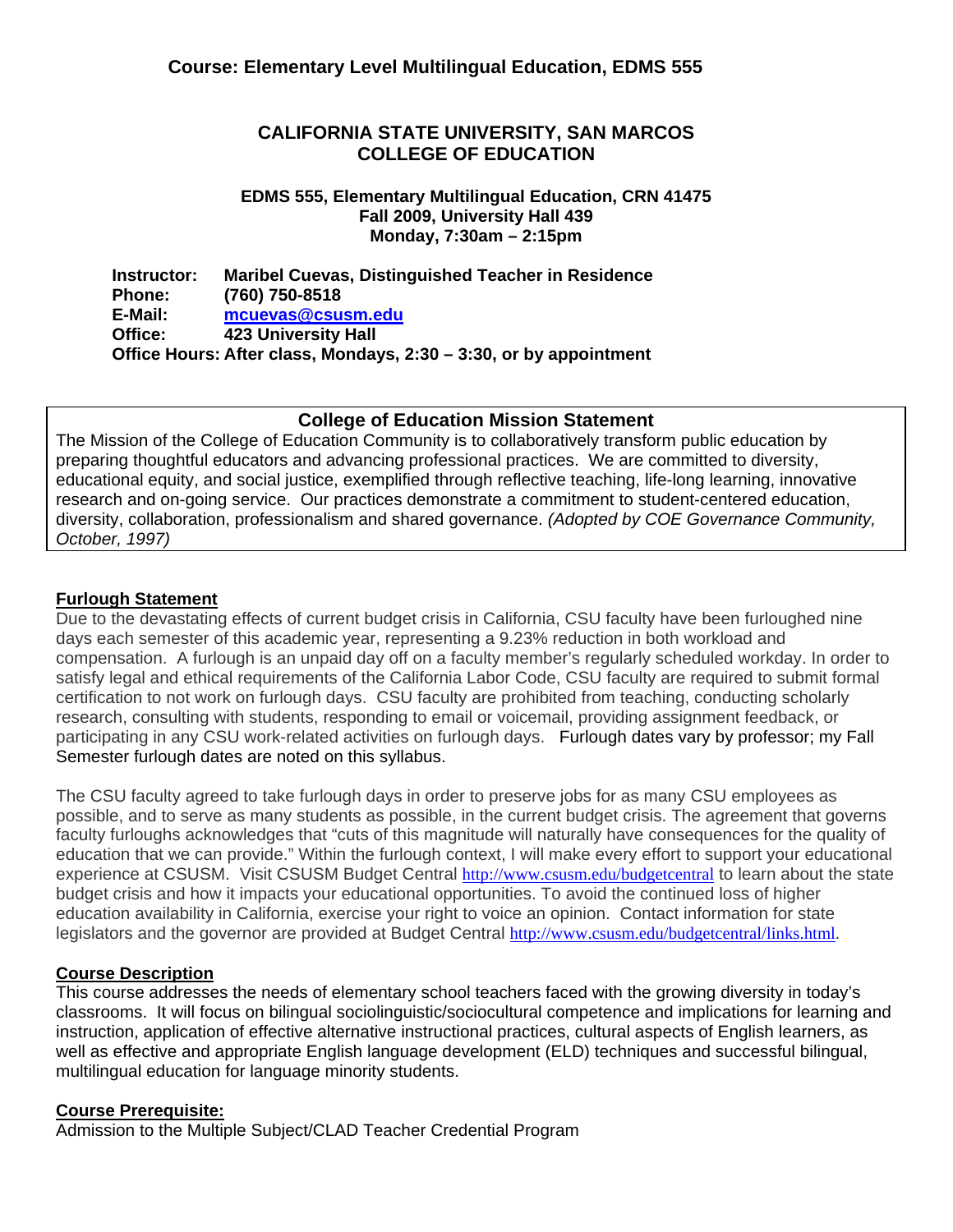# **Course Objectives:**

- and research on the effectiveness of bilingual education and bilingualism in the United States. 1. Explain the basic terms, philosophies, problems, issues, history, and practices related to the education of language minority persons in California and the US and knowledge of the history, policies, programs,
- and apply research and its effects on the dimensions of learning in bilingual education program models. 2. Demonstrate understanding of the most important goals of bilingual/multicultural education. Understand
- and their effects on program design and educational achievement. 3. Explain the theoretical framework upon which bilingual education is founded and demonstrate understanding of the philosophical, theoretical, legal, and legislative foundations of bilingual education
- requirements for the state of California. 4. Demonstrate understanding of existing student identification, assessment, and language re-designation
- and biliteracy as developmental processes in instructional practice 5. Explain the connections between bilingual education, English as a second language, and SDAIE, SDAIS/CALLA methodologies. Apply knowledge of the research on the cognitive effects of bilingualism
- community. 6. Demonstrate understanding of models of multicultural intercultural education and their implications for curriculum, instruction, and educational policy. Become cognizant of the fact that students' motivation, participation, and achievement are influenced by an intercultural classroom climate and school
- *Policy of the State of California* 7. Gain knowledge and understanding pertaining to similarities and differences between, contributions of, exchanges between, and varying perspectives of the populations referenced in *the Non- Discrimination*
- among languages. 8. Demonstrate knowledge of the transferability between primary and target language with the understanding that the level of transferability is affected by the level of compatibility and may vary
- resource. 9. Promote authentic parental participation that includes learning about school systems, assuming leadership roles and affecting policy and understanding of the family as a primary language and cultural

# **Required Texts:**

 Echevarria, J., Vogt, M., and Short, D. (2008). *Making Content Comprehensible for English Language Learners: The SIOP Model,* 3rd Edition. Boston, MA: Allyn and Bacon.

Quiocho, A. & Ulanoff, S. (2009) *Differentiated Literacy Instruction for English Language Learners.* Allyn & Bacon. ISBN-13:978-0-13-118000-0 An ebook is available for this text

English-Language Development Standards for California Public Schools K-12 (You can download the ELD standards from the CDE website (www.cde.ca.gov).

Web CT – assigned articles

# **Recommended Text:**

Walter, T. (2004). *Teaching English Language Learners: The How-To Handbook.* Longman. ISBN 0- 13-150088-0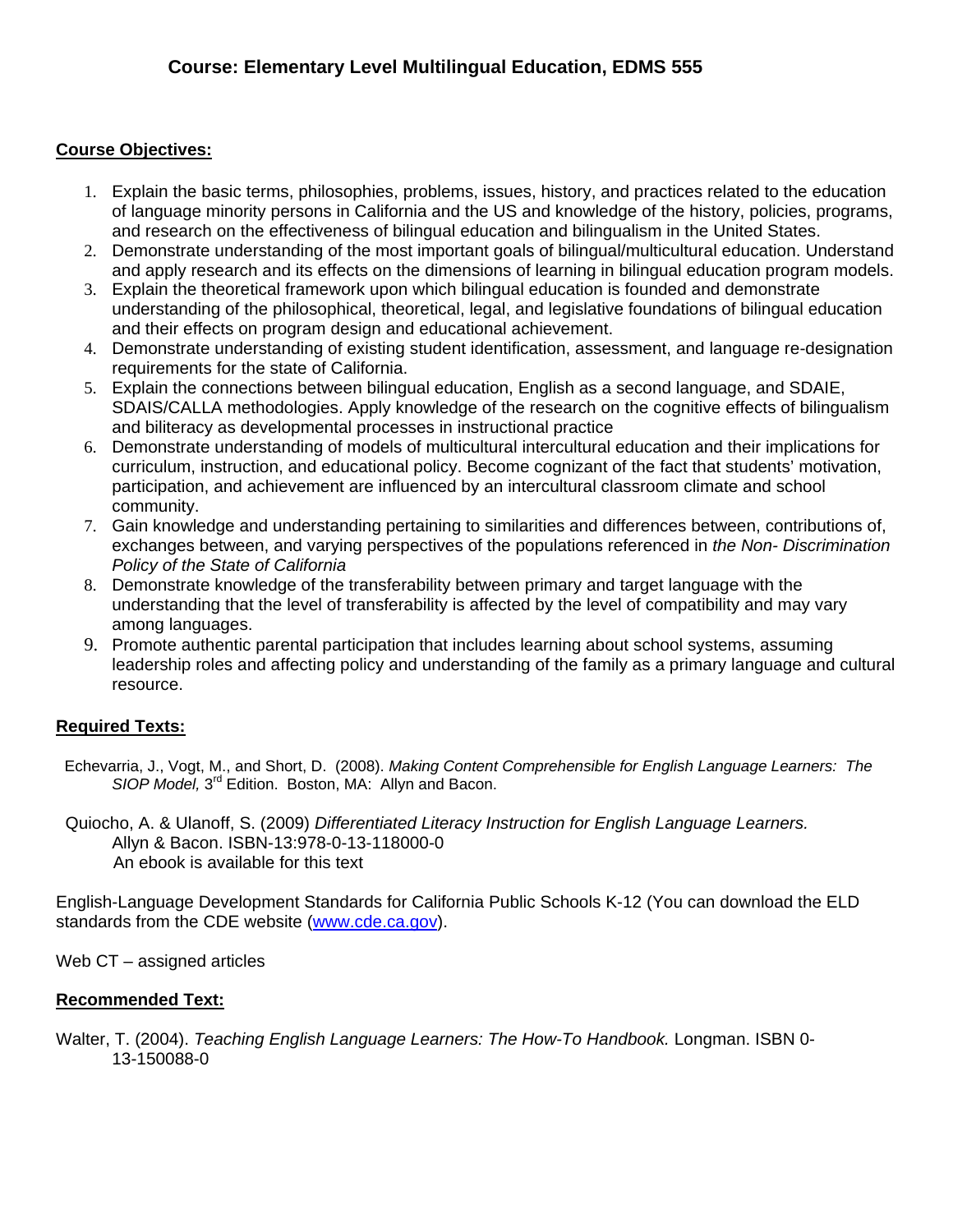# **Authorization to Teach English Learners**

This credential program has been specifically designed to prepare teachers for the diversity of languages often encountered in California public school classrooms. The authorization to teach English learners is met through the infusion of content and experiences within the credential program, as well as additional coursework. Students successfully completing the program receive a credential with authorization to teach English learners. (*Approved by CCTC in SB2042 Program Standards – August 2002*).

# **Student Learning Outcomes**

# **Teacher Performance Expectation (TPE) Competencies:**

The course objectives, assignments, and assessments have been aligned with the CTC standards for the Multiple and Single Subject(s) Credential. This course is designed to help teachers develop the skills, knowledge, and attitudes necessary to assist schools and district in implementing effective programs for all students. The successful candidate will be able to merge theory and practice in order to realize a comprehensive and extensive educational program for all students. The following TPE is addressed in this course:

# **TPE 15**: **Social Justice and Equity**

- Valuing socially equitable teaching, learning, and schooling in a variety of organizational settings
- Incorporating pluralism and divergent perspectives on educating diverse students
- Democratizing public education to achieve social justice and equity

# **California Teacher Performance Assessment (CalTPA):**

system of teacher performance assessment (TPA), to be embedded in the credential program of preparation.<br>At CSUSM this assessment system is called the CalTPA or the TPA for short. Beginning July 1, 2008 all California credential candidates must successfully complete a state-approved

To assist your successful completion of the TPA a series of informational seminars are offered over the course of the program. TPA related questions and logistical concerns are to be addressed during the seminars. Your attendance to TPA seminars will greatly contribute to your success on the assessment.

Additionally, COE classes use common pedagogical language, lesson plans (lesson designs), and unit plans (unit designs) in order to support and ensure your success on the TPA and more importantly in your credential program.

The CalTPA Candidate Handbook, TPA seminar schedule, and other TPA support materials can be found on the COE website provided at the website provided: http://www.csusm.edu/coe/CalTPA/ProgramMaterialsTPA.html

# **College of Education Attendance Policy**

 circumstances, s/he should contact the instructor as soon as possible. *(Adopted by the COE Governance*  Due to the dynamic and interactive nature of courses in the College of Education, all students are expected to attend all classes and participate actively. At a minimum, students must attend more than 80% of class time, or s/he may not receive a passing grade for the course at the discretion of the instructor. **Individual instructors may adopt more stringent attendance requirements**. Should the student have extenuating *Community, December, 1997).* 

# **Students with Disabilities Requiring Reasonable Accommodations:**

Students with disabilities who require reasonable accommodations must be approved for services by providing appropriate and recent documentation to the Office of Disable Student Services (DSS). This office is located in Craven Hall 5205, and can be contacted by phone at (760) 750-4905, or TTY (760) 750-4909. Students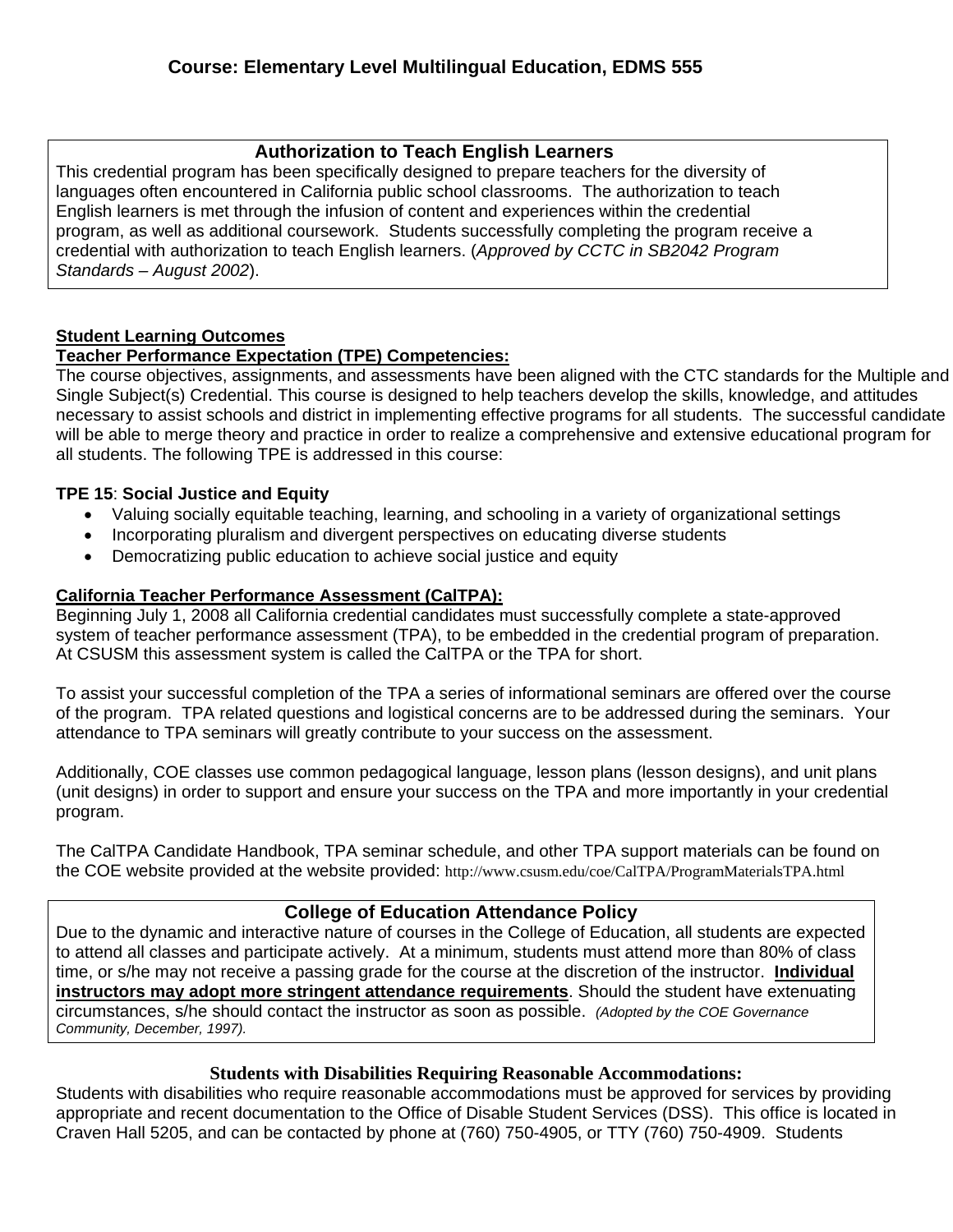authorized by DSS to receive reasonable accommodations should meet with their instructor during office hours or, in order to ensure confidentiality, in a more private setting.

# **Course Requirements:**

- Attendance, Participation, & Professional Disposition 25 points
- ELL/Immigrant interview 20 points
- ELD / SDAIE Lesson Observation & Write-up 20 points
- CAT SDAIE Lesson Designs 25 points 25 points
- **Properties Reflective Statements: TPE 15** 10 points

#### **ASSIGNMENT DESCRIPTIONS**

# **1. Attendance, Professional Disposition, and Class Participation 25 points**

First is the expectation that you will attend all class sessions prepared to actively participate in class activities, group and individual sharing, and discussions on various topics and assigned reading**. Eight (8) points will be deducted for each full day absence. A student who misses more than two (2) days of class will not pass this class (see the College of Education Attendance Policy). Arriving late and leaving early may be documented as a ½ day absence.** An opportunity to earn extra credit points will be announced midsemester.

 the description below and the CSUSM College of Education's Mission Statement for guidelines. Professional, credentialed educators are evaluated on "performance of non-instructional duties and responsibilities" by their administrators. Punctuality, attendance, collaboration with colleagues, and professionalism fall under this category. Your Professional Disposition is related to how you conduct yourself in class and at a school site. Please communicate any attendance issues directly with the instructor. Please see

# **CSUSM College of Education Professional Dispositions**

The California State University San Marcos College of Education fosters the development of the following professional dispositions among our candidates. Candidates increasingly reflect these dispositions in their work with students, families, and communities.

- **Social Justice and Equity:** Candidates appreciate the languages, communities, and experiences learners bring to the classroom. Candidates advocate for and support marginalized communities and individuals.
- **Collaboration:** Candidates learn and practice the skills of collaboration in their coursework and use them in their professional interactions with students, colleagues, parents, caregivers and those in the wider community.
- **Critical Thinking:** Candidates analyze various professional contexts, resulting in more informed decision making about professional practice.
- **Professional Ethics:** Candidates learn to make and act on well-reasoned, principled judgments.
- **Reflective Teaching and Learning:** Candidates critically review their professional practice and the impact it has on student success.
- experiences throughout their career. **Life-Long Learning:** Candidates are committed to actively seeking new knowledge, skills and

# 2. **ELL/Immigrant Interview 20 points**

The purpose of this assignment is to better understand the life of an English language learner and/or immigrant living in our country. You will interview an individual who has learned or is learning English as a second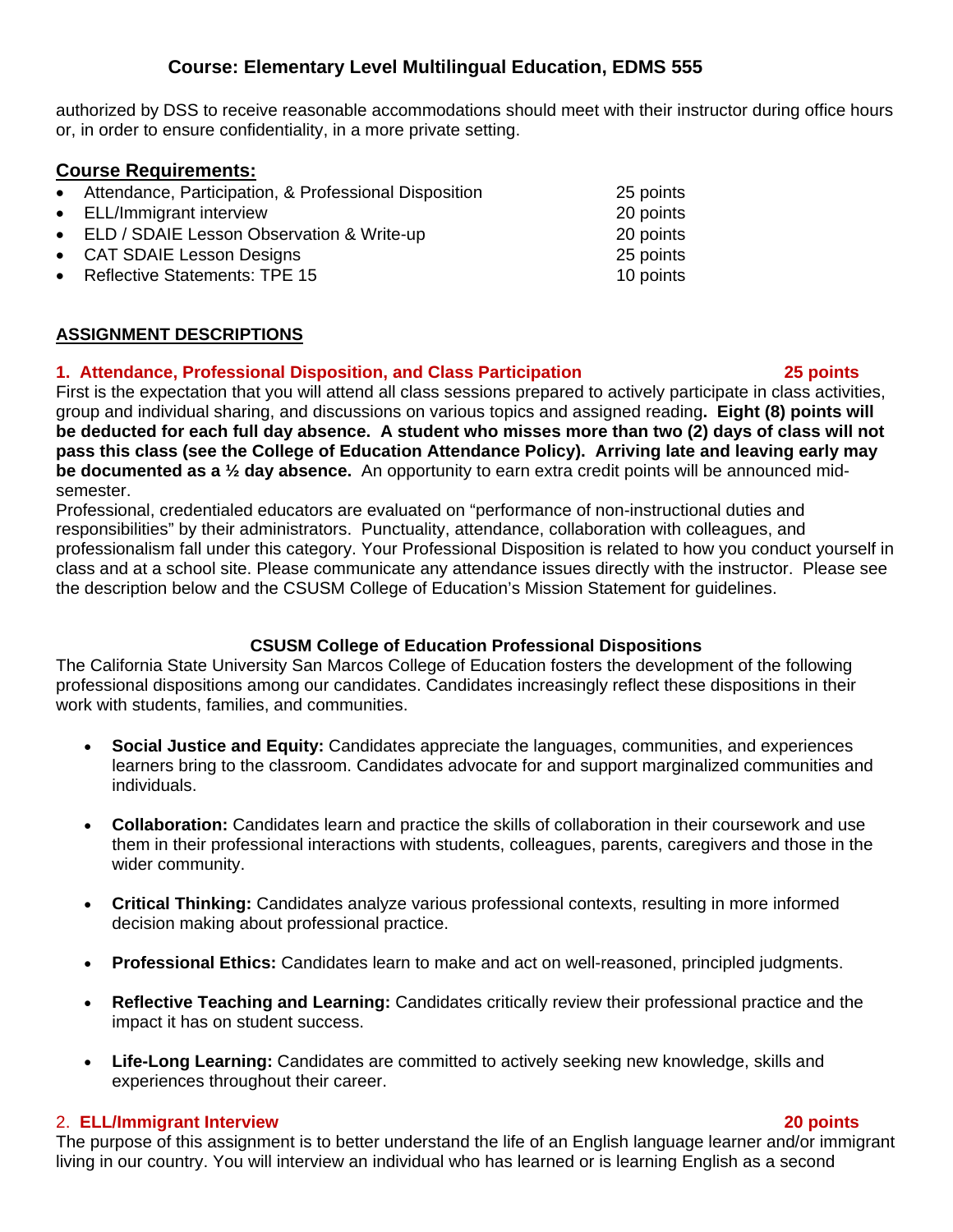language. This adult person can be a fellow student, someone you know, or someone you seek out. Through the interview process, you will find out how the person has acquired or is acquiring English and any Challenges and/or successes faced by immigrants as they learn a new language and culture. Guideline for the interview questions and a rubric for scoring this assignment will be shared in class. Assignment will be submitted in class; length 2-3 pages maximum. More information on the criteria and expectations of this assignment will be explained in detail in class.

#### $\mathbf{3}$ . **3. ELD / SDAIE Lesson Observation & Write-up 20 points**

The purpose of this assignment is for you to see instruction for English Language Learners in action and to observe the strategies teachers implement during instruction, as well as the engagement and interaction of all the students. Detailed instructions and a 'check-list for this observation, as well as a rubric for scoring this assignment will be shared in class. Assignment will be submitted to WEBCT and brought to class; length 2-3 pages maximum.

# **4. Critical Assessment Task**

# **Social Justice and Equity Multicultural Lesson Designs 25 points**

The purpose of this assignment is to provide differentiated instruction with the sound methodologies, principles, and strategies appropriate for English language learners at 3 different language proficiency levels using the TPA Lesson Design Template. Use the best practices methodologies and pedagogy for English Learners as you design instructional experiences for your students. Your lesson design will contain:

- Content objective and language objective, posted and explained to students
- Evidence of Lesson Preparation
- Evidence of Building Background
- Evidence of Comprehensible Input
- Evidence of Learning, Scaffolding, and Questioning Strategies
- Evidence of Student Interaction
- Evidence of hands on practice and application of new learning
- Evidence thoughtful lesson delivery
- Evidence of Review and Assessment

You may work in a group of 2 to 4 students to create a Collection of Lesson Designs. Together you will collaborate to select a grade level, content area and Social Justice Theme to center your collection around. Each group member will then individually design a lesson using the Lesson Design Template. Submit all Lesson Designs bound together.

# **Statement of participation.**

As a group, write a paragraph describing each member of the group's participation and contributions to the completed project

 This assignment and scoring rubric will be fully explained in class. Please include an appendix of any supplementary materials you designed or borrowed including black line masters of graphic organizers, worksheets, or assessments. Remember to give credit where credit is due.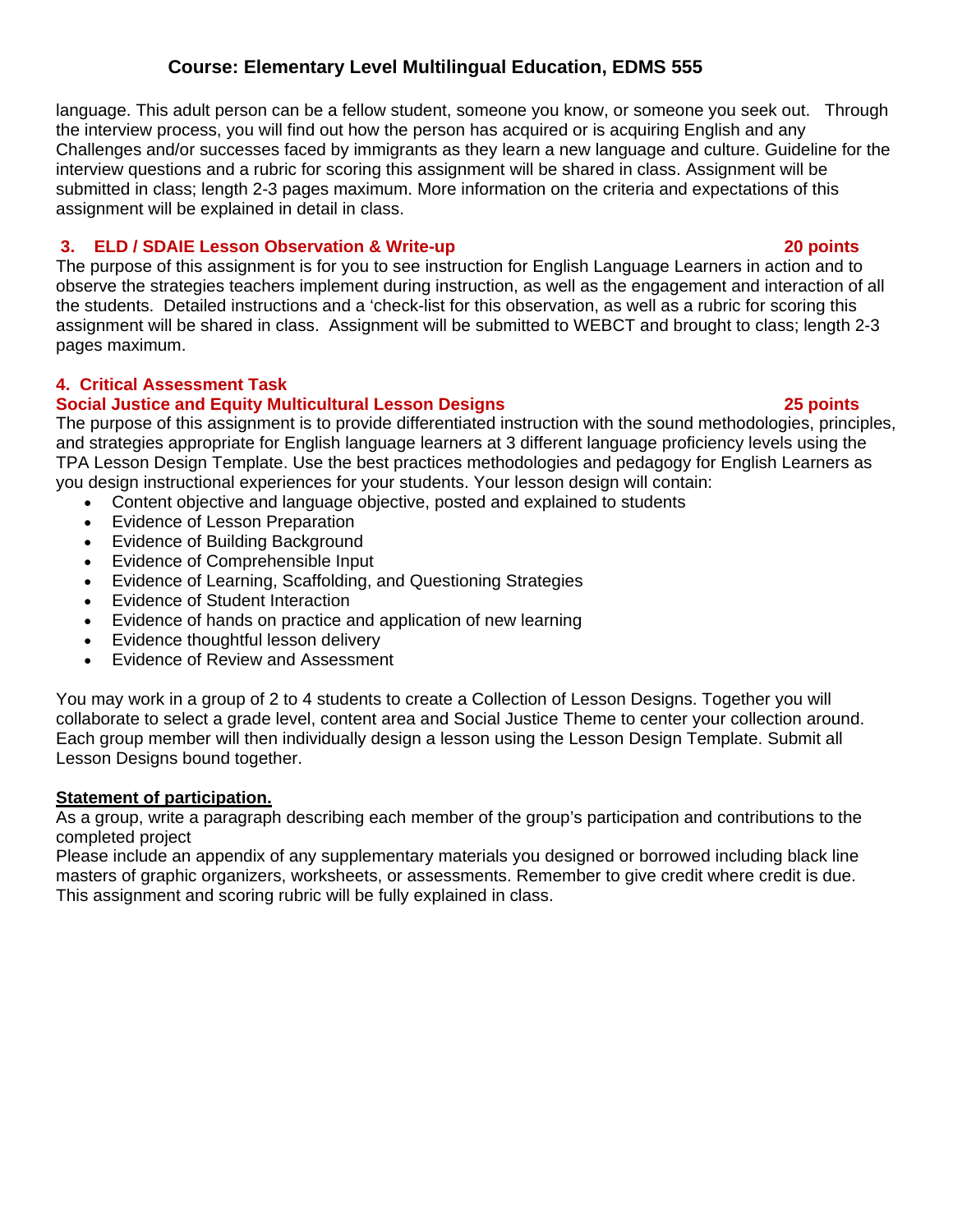| <b>Criteria</b>                                                | <b>Developing</b>                                                                                                                                                                                                           | <b>Nearly</b><br><b>Meets</b>                                                                                                                                                                                                | <b>Meets</b>                                                                                                                                                                                                                                                                                                                                   | <b>Exceeds</b>                                                                                                                                                                                                                                                                                                                                                                                                       |
|----------------------------------------------------------------|-----------------------------------------------------------------------------------------------------------------------------------------------------------------------------------------------------------------------------|------------------------------------------------------------------------------------------------------------------------------------------------------------------------------------------------------------------------------|------------------------------------------------------------------------------------------------------------------------------------------------------------------------------------------------------------------------------------------------------------------------------------------------------------------------------------------------|----------------------------------------------------------------------------------------------------------------------------------------------------------------------------------------------------------------------------------------------------------------------------------------------------------------------------------------------------------------------------------------------------------------------|
| <b>SDAIE</b><br><b>Lesson</b><br>Design                        | Candidates know and<br>can apply few of the<br>pedagogical theories,<br>principles, and<br>instructional practices<br>for English learners.<br>English learners do not<br>comprehend key<br>academic concepts<br>and ideas. | Candidates know<br>many pedagogical<br>theories, principles,<br>and instructional<br>practices for English<br>learners, but cannot<br>apply them in a<br>comprehensive<br>manner.                                            | Candidates know<br>and can apply<br>pedagogical<br>theories, principles,<br>and instructional<br>practices for<br>comprehensive<br>instruction of<br>English learners.                                                                                                                                                                         | Candidates know and<br>can apply pedagogical<br>theories, principles,<br>and instructional<br>practices for<br>comprehensive<br>instruction of ALL<br>English learners.                                                                                                                                                                                                                                              |
| <b>TPE 15</b><br><b>Social</b><br>Justice and<br><b>Equity</b> | Candidates do not<br>address issues of<br>social justice and<br>equity in the<br>classroom, and<br>lessons are not<br>designed for students<br>from diverse<br>backgrounds.                                                 | Candidates know<br>many issues of<br>social justice and<br>equity, but lessons<br>do not include<br>instructional<br>practices for diverse<br>students and are not<br>grounded in theories<br>of multicultural<br>education. | Candidates know<br>and can apply<br>issues of social<br>justice and equity<br>in the classroom.<br>Lessons include<br>instructional<br>practices that are<br>grounded in<br>multicultural<br>education, and<br>provide equitable<br>outcomes for<br>students from<br>different linguistic,<br>cultural, social and<br>economic<br>backgrounds. | Candidates know and<br>apply issues of social<br>justice and equity in<br>their lessons. Lessons<br>apply instructional<br>strategies grounded in<br>theories, principles &<br>ideas of multicultural<br>education, ensure<br>equitable outcomes for<br>all students from<br>different backgrounds,<br>and are designed<br>collaboratively with<br>stakeholders<br>representing all<br>students in the<br>classroom. |

# **Critical Assessment Task, Social Justice and Equity Multicultural Literacy Designs - Scoring Rubric**

# **Lesson Presentations**

Each group will have 15-20 minutes engage the class in one of their SDAIE and Social Justice and Equity Lesson Designs to the class*.* 

# *THIS ASSIGNMENT MUST ADDRESS TPE 15 (SEE RUBRIC)*

#### 5**. TPE Reflective Statement 10 points**

In EDM2 555, you are responsible for writing and submitting to *taskstream*, a reflective statement for TPE 15, Social Justice and Equity. Your reflection should be approximately 250-350 words (the goal is to be succinct not to count words) and focus on a description, analysis, and reflection sequence. *You must attach your*  **SJ&E lesson plan as an artifact to support your ideas.** You may attach other artifacts which also support your ideas. Detailed instructions and instructor assistance will be provided in class. This assignment will be submitted to taskstream for review.

# **Grading Standards**

In this class, all students begin with 100 points. Points will be deducted from your total, based on the quality of the work you turn in for each assignment.

 submitted as specified in class on the due date. **Assignments not submitted on due date will lose 10% of**  In addition, all students are expected to participate in class activities and demonstrate reflective learning. It is important that students are well prepared for course sessions by completing the readings and assignments scheduled before class meetings. Unless otherwise negotiated with the instructor, all assignments are to be **earned credit per day.** Assignments should be typed and double-spaced.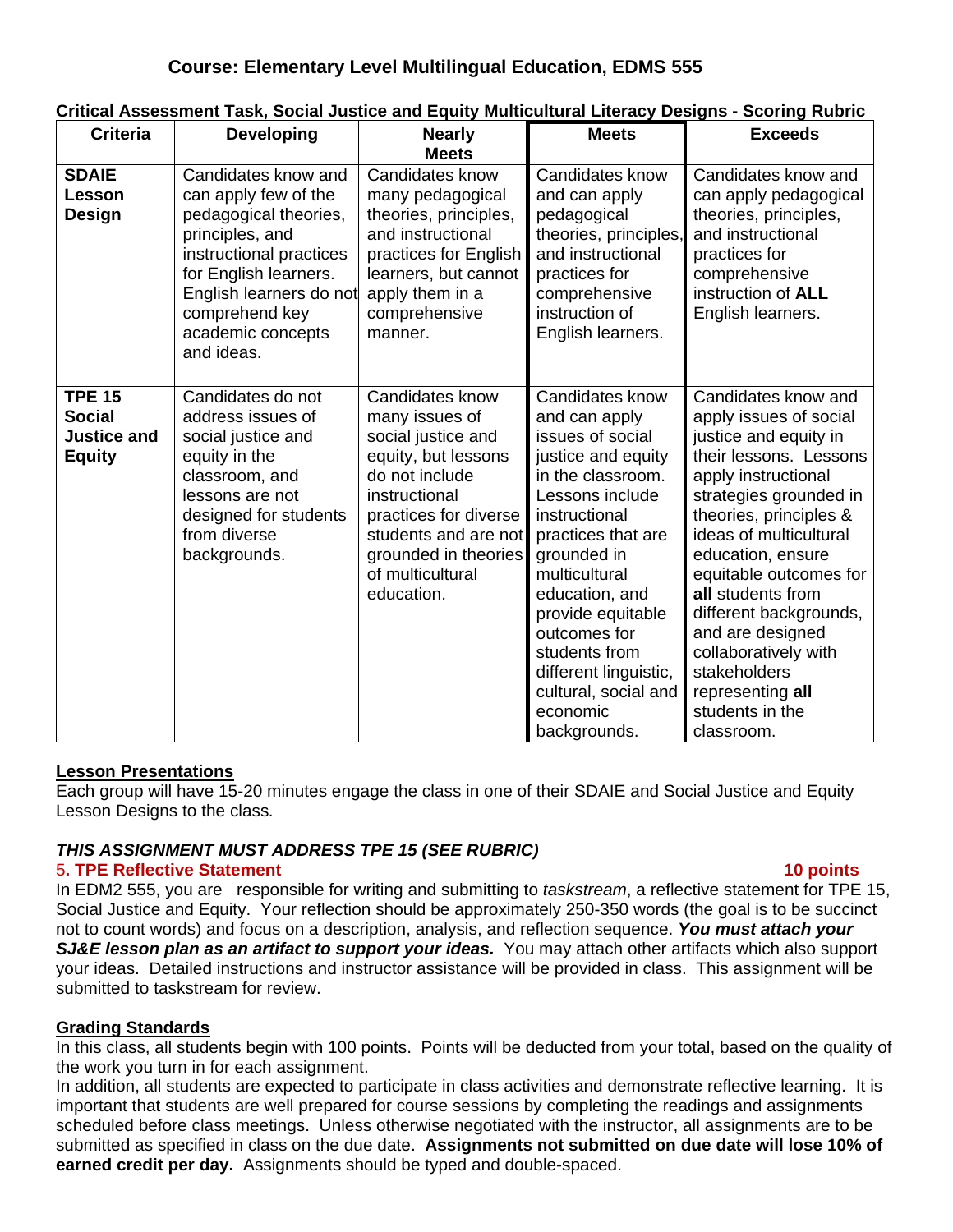All work needs to be turned in to WebCT.

All assignments must be turned in no later than Friday, October  $30<sup>th</sup>$  to receive credit.

The following grading scale will be used with the points students have remaining at the end of class:

| 90-92%A-<br>88-89%B+<br>83-87%B<br>80-82%B-<br>75-7 <u>9%C+</u><br>72-75C<br>70-71C-<br>$60 - 69\%$ D<br>59% and belowF | 93-100%A |  |
|-------------------------------------------------------------------------------------------------------------------------|----------|--|
|                                                                                                                         |          |  |
|                                                                                                                         |          |  |
|                                                                                                                         |          |  |
|                                                                                                                         |          |  |
|                                                                                                                         |          |  |
|                                                                                                                         |          |  |
|                                                                                                                         |          |  |
|                                                                                                                         |          |  |
|                                                                                                                         |          |  |

*Note: Students are reminded that the College requires completion of this course with a C+ or higher.* 

# **All University Writing Requirement:**

Writing requirements for this class will be met as described in the assignments above. Every course at the university, including this one, must have a writing requirement of at least 2500 words. TPA Assessment will count toward this requirement.

#### **CSUSM Academic Honesty Policy:**

"Students will be expected to adhere to standards of academic honesty and integrity, as outlined in the Student Academic Honesty Policy. All written work and oral presentation assignments must be original work. All ideas/materials that are borrowed from other sources must have appropriate references to the original sources. Any quoted material should give credit to the source and be punctuated with quotation marks.

Students are responsible for honest completion of their work including examinations. There will be no tolerance for infractions. If you believe there has been an infraction by someone in the class, please bring it to the instructor's attention. The instructor reserves the right to discipline any student for academic dishonesty in accordance with the general rules and regulations of the university. Disciplinary action may include the lowering of grades and/or the assignment of a failing grade for an exam, assignment, or the class as a whole."

Incidents of Academic Dishonesty will be reported to the Dean of Students. Sanctions at the University level may include suspension or expulsion from the University.

#### **Plagiarism:**

As an educator, it is expected that each student will do his/her own work, and contribute equally to group projects and processes. Plagiarism or cheating is unacceptable under any circumstances. If you are in doubt about whether your work is paraphrased or plagiarized see the Plagiarism Prevention for Students website http://library.csusm.edu/plagiarism/index.html. If there are questions about academic honesty, please consult the University catalog.

#### **Use of Technology:**

Students are expected to demonstrate competency in the use of various forms of technology (i.e. word processing, electronic mail, WebCT6, use of the Internet, and/or multimedia presentations). Specific requirements for course assignments with regard to technology are at the discretion of the instructor. Keep a digital copy of all assignments for use in your teaching portfolio. All assignments will be submitted online, and some will be submitted in hard copy as well. Details will be given in class.

#### **Electronic Communication Protocol:**

Electronic correspondence is a part of your professional interactions. If you need to contact the instructor, WebCT e-mail is often the easiest way to do so. It is my intention to respond to all received e-mails in a timely manner. Please be reminded that e-mail and on-line discussions are a very specific form of communication, with their own nuances and etiquette. For instance, electronic messages sent in all upper case (or lower case)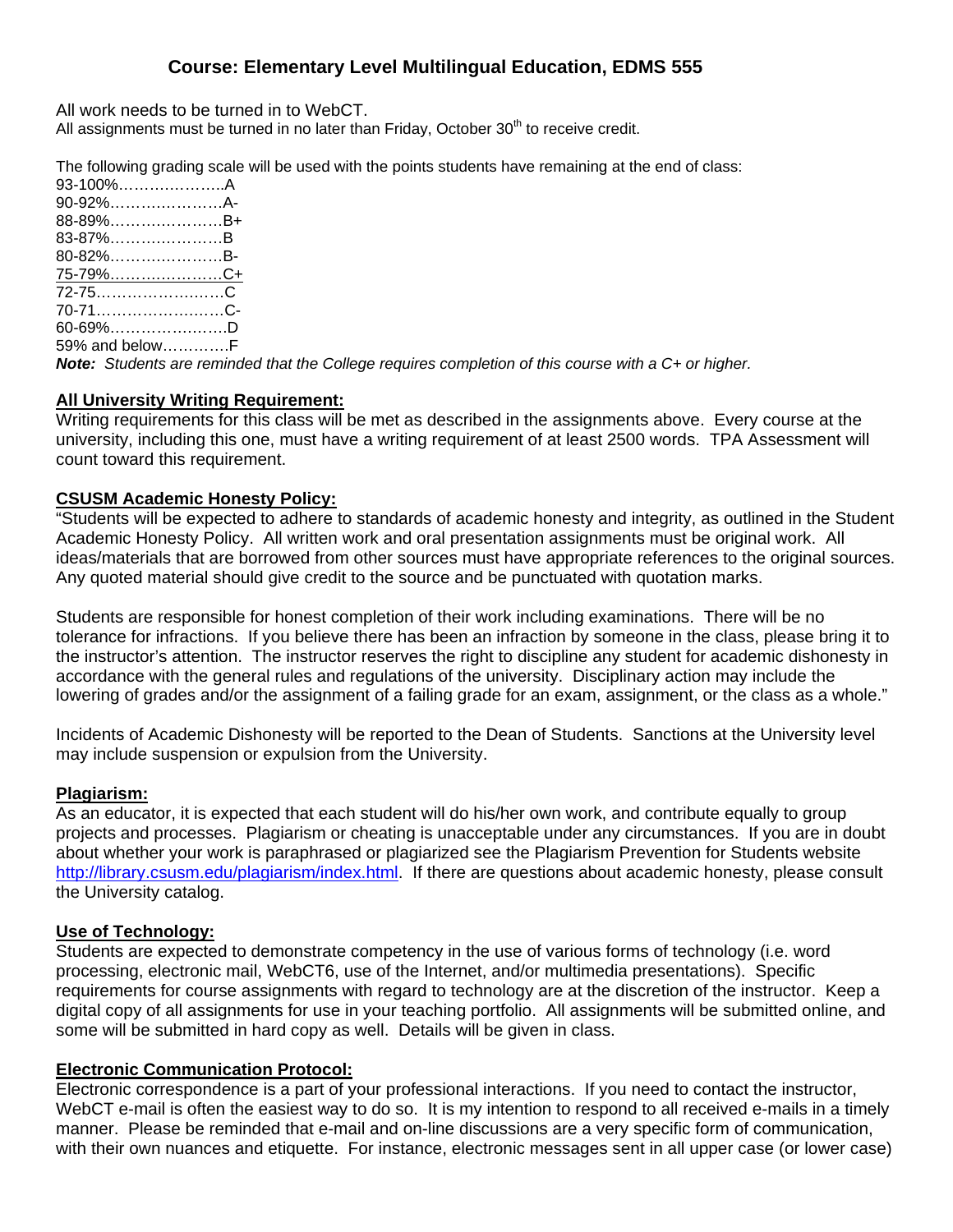letters, major typos, or slang, often communicate more than the sender originally intended. With that said, please be mindful of all e-mail and on-line discussion messages you send to your colleagues, to faculty members in the College of Education, or to persons within the greater educational community. All electronic messages should be crafted with professionalism and care.

Things to consider:

- Would I say in person what this electronic message specifically says?
- How could this message be misconstrued?
- Does this message represent my highest self?
- Am I sending this electronic message to avoid a face-to-face conversation?

In addition, if there is ever a concern with an electronic message sent to you, please talk with the author in person in order to correct any confusion.

# **The instructor reserves the right to alter the instructional timeline, add, delete, and /or change topics and assignments in response to individual and class needs. Revised 9/20/09. Please check weekly.**

| <b>Date</b>       | <b>Topic</b>                                                                                                                                                                                                                                                                      | <b>Assignment (if any)</b>                                                                                                                                                         |
|-------------------|-----------------------------------------------------------------------------------------------------------------------------------------------------------------------------------------------------------------------------------------------------------------------------------|------------------------------------------------------------------------------------------------------------------------------------------------------------------------------------|
| Session 1<br>8/31 | <b>Creating A Classroom Community of</b><br><b>Learners</b><br>Who Are English Learners?<br>$\bullet$<br>Educational philosophies, history, and<br>policies.<br><b>Getting to Know Your Students</b>                                                                              | <b>Preview: Interview</b><br><b>Prepare for Next Time:</b><br><b>SIOP Chapter 1</b><br>Diaz-Rico: Chapter 3 (WEB CT)                                                               |
| Session 2<br>9/14 | <b>Supporting Second Language Acquisition</b><br>English Learner Interview: analysis and<br>synthesis<br>Second Language Acquisition Theories<br>Bilingual Education; research, theoretical<br>framework, history<br><b>CELDT Testing</b>                                         | <b>Due: Interview</b><br><b>Preview: Observation</b><br>Prepare for Next Time (9/21):<br>Print out ELD standards and<br>read the Introduction pgs.11-15.<br><b>SIOP: Chapter 2</b> |
| Session 3<br>9/21 | <b>Meeting Student Needs/Making Instructional</b><br><b>Decisions</b><br>California English Language<br>Development (ELD) Standards and<br><b>Levels of Proficiency</b><br>Aligning California Content Standards<br>with ELD Standards<br>Writing Content and Language Objectives | Class will end at 12:00pm<br>Please use this time to<br>complete your EL observation.<br>Prepare for next time (9/28):<br>SIOP Chapter 3 & 4<br>Quiocho: Chapter 1                 |